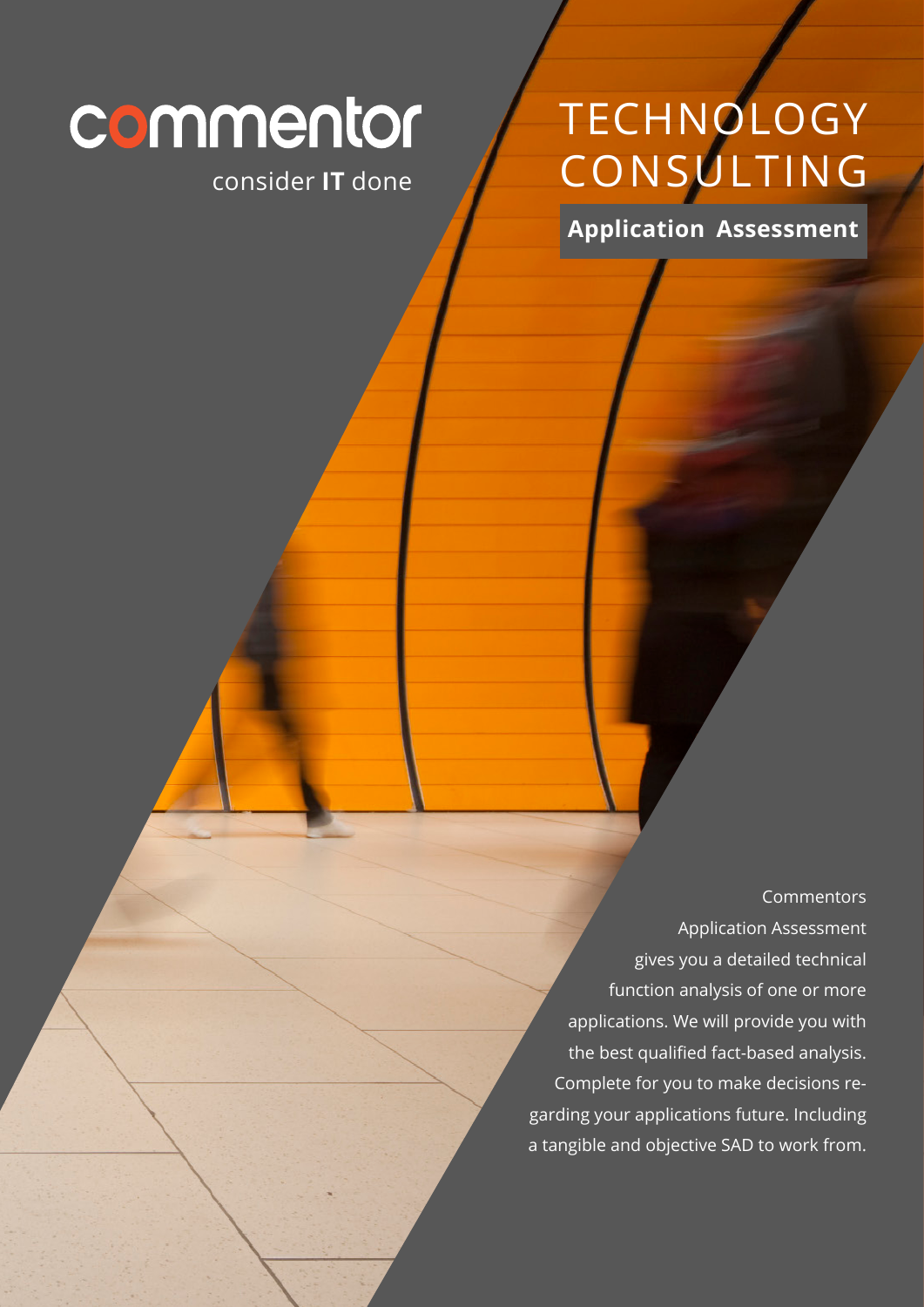#### **HOW TECHNOLOGY CONSULTING WILL MAKE A DIFFERENCE FOR YOUR ORGANIZATION**

In line with the rapid technological development, companies experience a growing need for an independent technology and innovation partner, who, with the help of technology, can make visions come true.

Commentor can help you pick the right technologies for your business moving forward, as well as improve your current technology stack.

Together with you, we decide on the best technology combination for your company. This enables your visions to be implemented quickly. Our advisory team consists of some of

Denmark's most talented software consultants — a team who is accustomed to advising Denmark's largest companies when choosing business-critical software solutions.

With years of experience delivering business critical software solutions, we are able to better understand your needs and requirements than most other software innovators on the market.

To be frank, we want to make a difference for your organization and we love getting our hands dirty by actually implementing your solution based on our recommendations.

#### **APPLICATION ASSESSMENT – YOUR OUTCOME**

The purpose of an Application Assessment is to provide a detailed technical function analysis of one or more applications to visualize the application's state of health.

It will give you the best qualified basis for making decisions regarding decommissioning, end-of-life, refactoring, renewal, consolidation, rebuilding, retirement, transformation, improvements and the likes of the application.

You will receive a fact-based analysis, which will mitigate the risk and costs of the following phases, and thus reduce the cost of the implementation phase.

Upon completion of the Application Assessment, we will provide an independent and objective SAD (Software Architecture Document) with facts including detailed descriptions of our findings.

The SAD includes recommendations that you can either work on independently or get our help to implement. It's entirely up to you and the setup that fits best for your organization.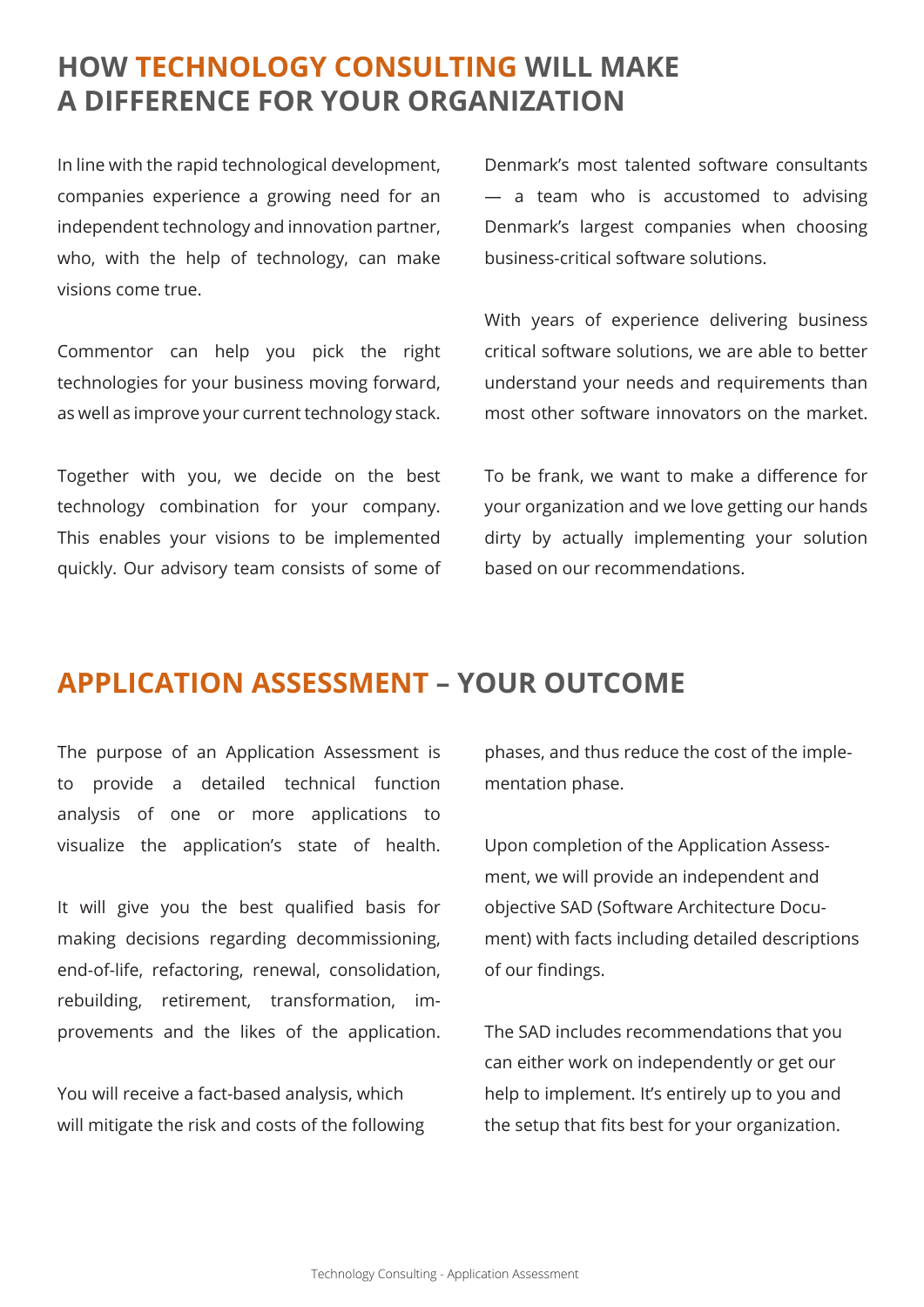#### **HOW IT WORKS**

Analysis of the current situation Analysis of areas to be improved

**Description** of the desired situation

Recommendations Opportunities

#### **TECHNOLOGY CONSULTING – OVERVIEW**

Our technical expertise comes from years of experience being a dedicated software development house. Our range of technology consulting services embraces the latest knowledge and hands-on experience within

software technology from our team of specialists. We offer a range of services as seen below. All of which can be used at your convenience as a grab 'n go model or with us at your side to implement areas of optimization and improvements.

### **SERVICES**



## **T-SHIRT CONCEPT – KEEPING IT SIMPLE**

To keep things simple, we use t-shirts as an abstraction to identify migration efforts and

commentor



the complexity of applications and platforms.

commentor

expenses. It gives an understanding of

commentor